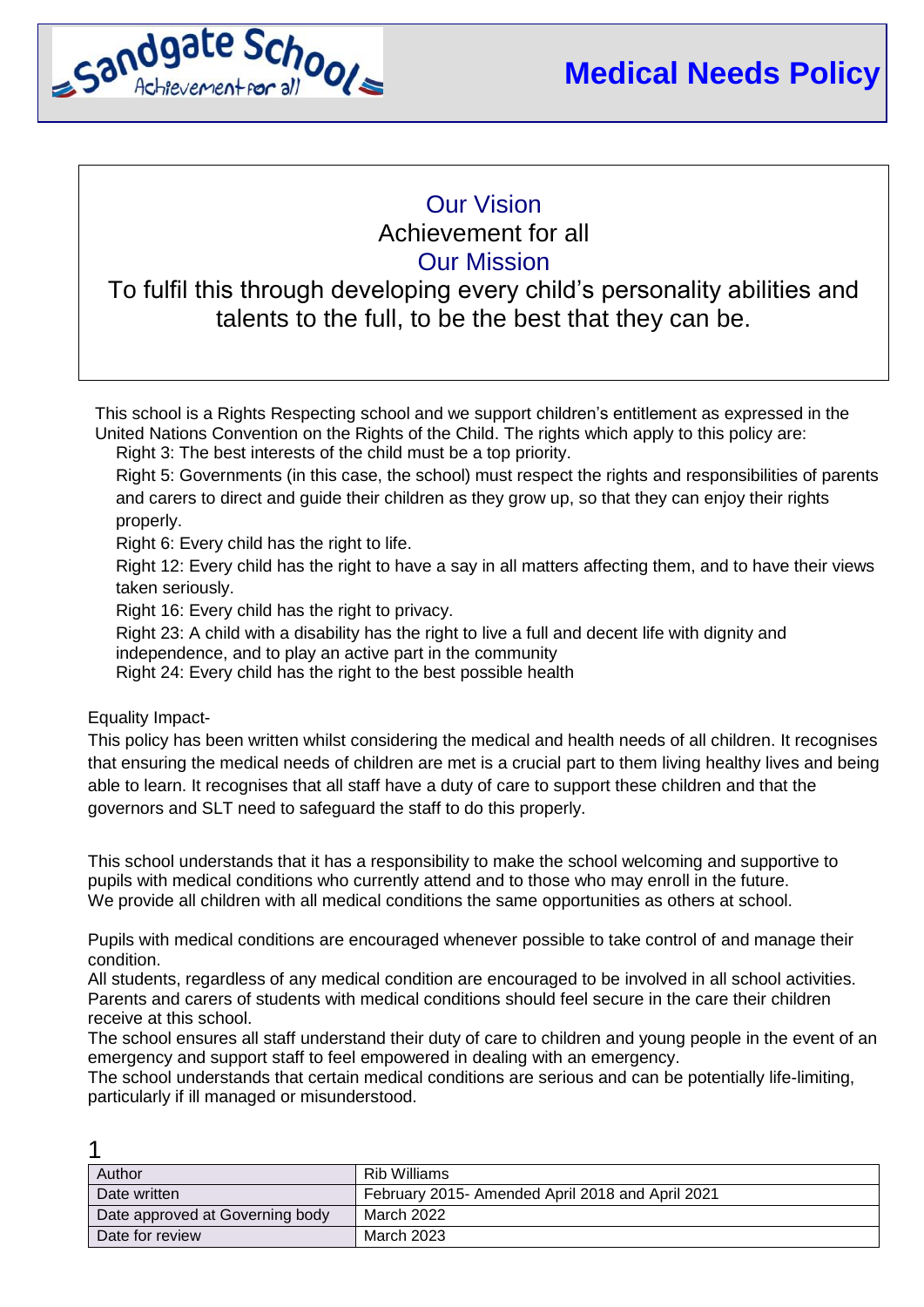

All class staff understand the medical conditions of the students in their care, and the school nurse works with them to support them with appropriate medical training and daily advice where necessary. The school continually considers the medical needs of all students and takes advice from key stakeholders in producing/reviewing this policy.

Healthcare plans and staff are regularly updated about medical conditions and receive appropriate training for the children in their care.

As part of the school's Administration of Medication Policy it should be explicit that:

A clear diagnosis exists and the implications of any condition on the pupil's education are clearly stated. Suitably qualified medical personnel must sign health care plans.

Administration of drugs must be in accordance with the prescription. Any variation in prescriptions must be confirmed with medical personnel and not implemented solely on parental advice.

Drugs should be given to schools in the original, labelled container.

Any concerns about drug administration should be communicated directly to medical personnel, not via the parent.

All administration of medication should be recorded.

Where pupils have a statement of special educational needs, the administration of medication should be reviewed at least annually.

Where pupils have a statement of special educational needs, there should be a protocol for the respective roles of teachers and non-teaching assistants, LEA staff and outside agencies. Health personnel must demonstrate invasive means of drug administration.

Guidelines must be especially rigorously applied where the drug is uncommon, may carry side effects, where the application of the drug is invasive or intrusive, or where withholding the treatment could result in serious illness or death.

#### A**ll staff understand and, are trained in the school's general emergency procedures**

All staff at this school are aware of the medical conditions of the students in their class. All staff know what action to take in the event of a medical emergency. This includes:

- how to contact emergency services and what information to give
- who to contact within the school.

All staff receive Emergency medication training (or a refresher) annually if they have children in their class that need regular medication administering.

Training for specific, regularly administered medication which requires specialist support is done via the school nurse. Staff participate in a training programme including demonstrating their competency in the administration and are signed off as safe to administer.

If a pupil needs to be taken to hospital, a member of staff will always accompany them and will stay with them until a parent arrives. The school tries to ensure that the staff member will be one the pupil knows.

The school ensures that the whole school environment is inclusive and favorable to pupils with medical conditions. This includes the physical environment, as well as social, sporting and educational activities

#### **Roles and Responsibilities**

#### **School Governors**

The school's employer has a responsibility to:

ensure the health and safety of their employees and anyone else on the premises or taking part

| Author                          | Rib Williams                                     |
|---------------------------------|--------------------------------------------------|
| Date written                    | February 2015- Amended April 2018 and April 2021 |
| Date approved at Governing body | March 2022                                       |
| Date for review                 | March 2023                                       |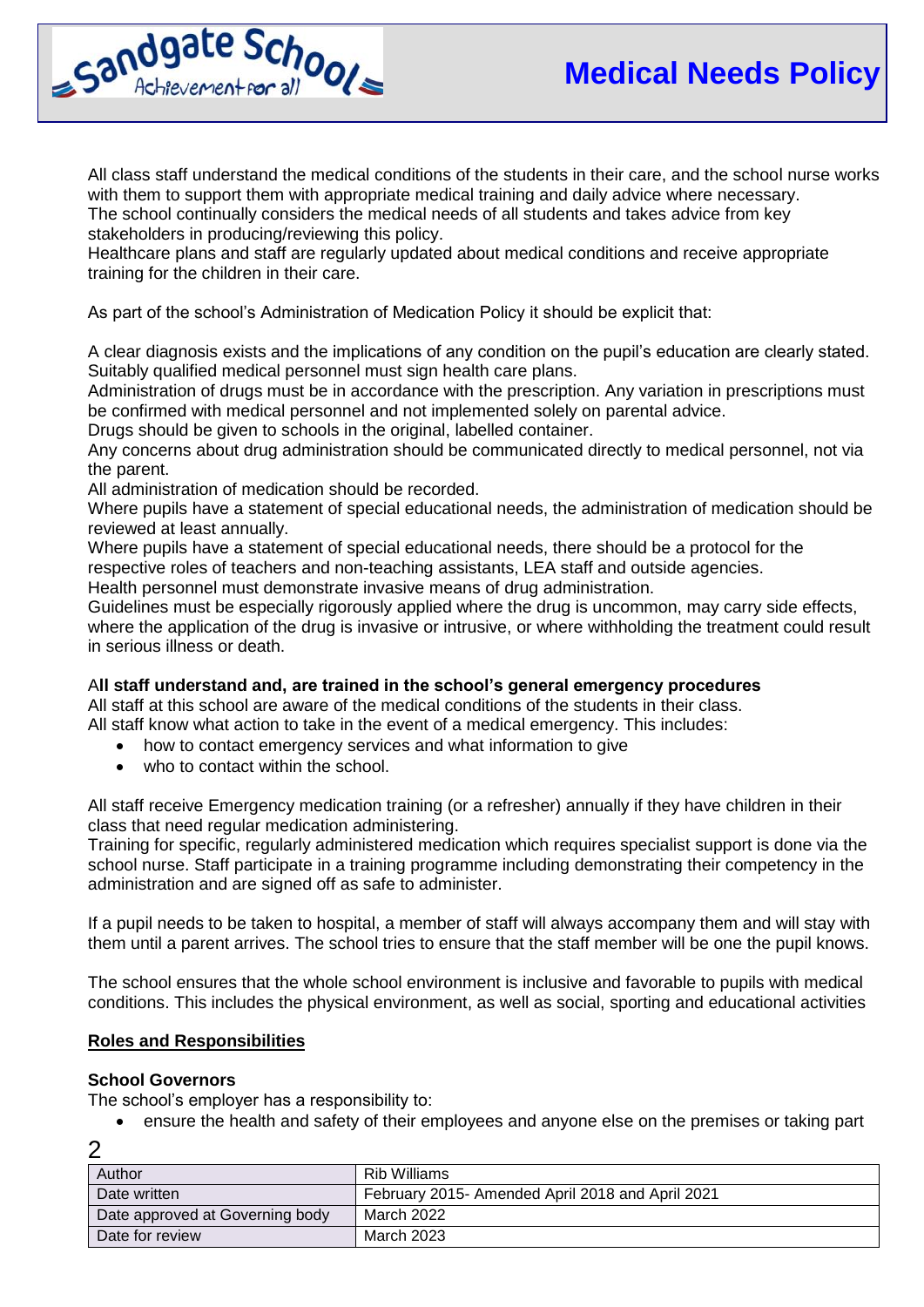

in school activities (this includes all pupils). This responsibility extends to those staff and others leading activities taking place off-site, such as visits, outings or field trips

- ensure health and safety policies and risk assessments are inclusive of the needs of pupils with medical conditions
- make sure this policy is effectively monitored and evaluated and regularly updated
- provide indemnity for staff who volunteer to administer medication to pupils with medical conditions.

## **Head teacher**

The school's head teacher has a responsibility to:

- ensure the school is inclusive and welcoming and that this policy is in line with local and national guidance and policy frameworks
- liaise between interested parties including pupils, school staff, teaching assistants, school nurses, parents, governors, the school health service, the local authority transport service, and local emergency care services
- ensure the policy is put into action, with good communication of the policy to all
- ensure every aspect of the policy is maintained
- ensure that information held by the school is accurate and up to date and that there are good information sharing systems in place using pupils' Healthcare Plans
- ensure pupil confidentiality
- assess the training and development needs of staff and arrange for them to be met
- ensure all supply teachers and new staff know the medical needs policy
- delegate a staff member to check the expiry date of medicines kept at school
- monitor and review the policy at least once a year, with input from pupils, parents, staff and external stakeholders
- update the policy at least once a year according to review recommendations and recent local and national guidance and legislation
- report back to all key stakeholders about any significant changes to the implementation of the medical conditions policy.

# **All school staff**

All staff at this school have a responsibility to:

- be aware of the potential triggers, signs and symptoms of common medical conditions and know what to do in an emergency
- understand the school's medical needs policy
- know which pupils in their class have a medical condition and be familiar with the content of the pupil's Healthcare Plan
- allow all pupils to have immediate access to their emergency medication and staff to kow where to get it.
- maintain effective communication with parents including informing them if their child has been unwell at school
- ensure pupils who carry their medication with them have it when they go on a school visit or out of the classroom
- be aware of pupils with medical conditions who may need extra social support
- understand the common medical conditions and the impact it can have on pupils (pupils should not be forced to take part in any activity if they feel unwell)
- ensure all pupils with medical conditions are not excluded unnecessarily from activities they wish to take part in
- ensure pupils have the appropriate medication or food with them during any exercise and are

| × | . .             |
|---|-----------------|
| × | - 11<br>ł<br>۰. |
|   | v               |

| Author                          | Rib Williams                                     |
|---------------------------------|--------------------------------------------------|
| Date written                    | February 2015- Amended April 2018 and April 2021 |
| Date approved at Governing body | March 2022                                       |
| Date for review                 | March 2023                                       |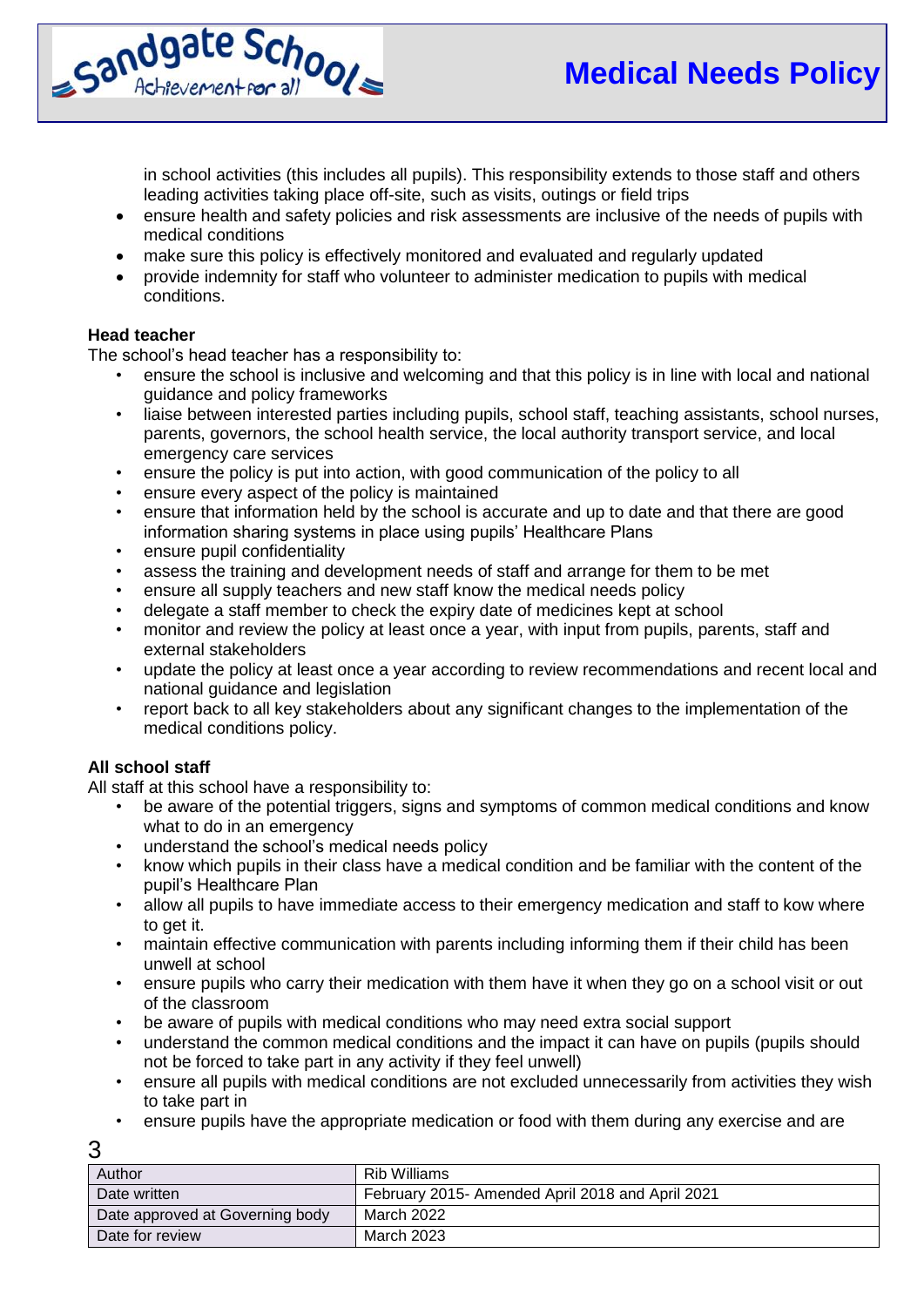

allowed to take it when needed.

## **Teaching staff**

Teachers at this school have a responsibility to:

- ensure pupils who have been unwell have the opportunity to catch up on missed school work
- be aware that medical conditions can affect a pupil's learning and provide extra help when pupils need it
- liaise with parents, the pupil's healthcare professionals and other agencies if a child needs further support because of their condition
- use opportunities such as assemblies, PSHE lessons and other areas of the curriculum to raise pupil awareness about medical conditions.

## **School nurse or school healthcare professional**

The school nurse at this school has a responsibility to:

- help update the school's medical needs policy
- help provide regular training for school staff in managing the most common medical conditions at school
- keep accurate records of the training given to staff
- provide information about where the school can access other specialist training
- Draw up Healthcare Plans
- Ensure medical supplies are ordered and readily available and in date
- Continue to establish routines and systems for administering of medication, gastrostomy feeding and any other specific medical need

#### **First aiders**

First aiders at this school have a responsibility to:

- give immediate help to casualties with common injuries or illnesses and those arising from specific hazards with the school
- when necessary ensure that an ambulance or other professional medical help is called.
- Work within the guidelines of Healthcare plans

# **Local doctors and specialist healthcare professionals**

Individual doctors and specialist healthcare professionals caring for pupils who attend this school, have a responsibility to:

- complete the pupil's Healthcare Plans provided by parents
- where possible, and without compromising the best interests of the child, try to prescribe medication that can be taken outside of school hours
- offer every child or young person (and their parents) a written care/self-management plan to ensure children and young people know how to self manage their condition where appropriate
- ensure the child or young person and their family knows how to take their medication effectively
- ensure children and young people have regular reviews of their condition and their medication
- provide the school with information and advice regarding individual children and young people with medical conditions (with the consent of the pupil and their parents)
- understand and provide input in to the school's medical conditions policy.

# **Pupils**

The pupils at this school have a responsibility to:

tell their parents, teacher or nearest staff member when they are not feeling well if possible

|--|

| Author                          | Rib Williams                                     |
|---------------------------------|--------------------------------------------------|
| Date written                    | February 2015- Amended April 2018 and April 2021 |
| Date approved at Governing body | March 2022                                       |
| Date for review                 | March 2023                                       |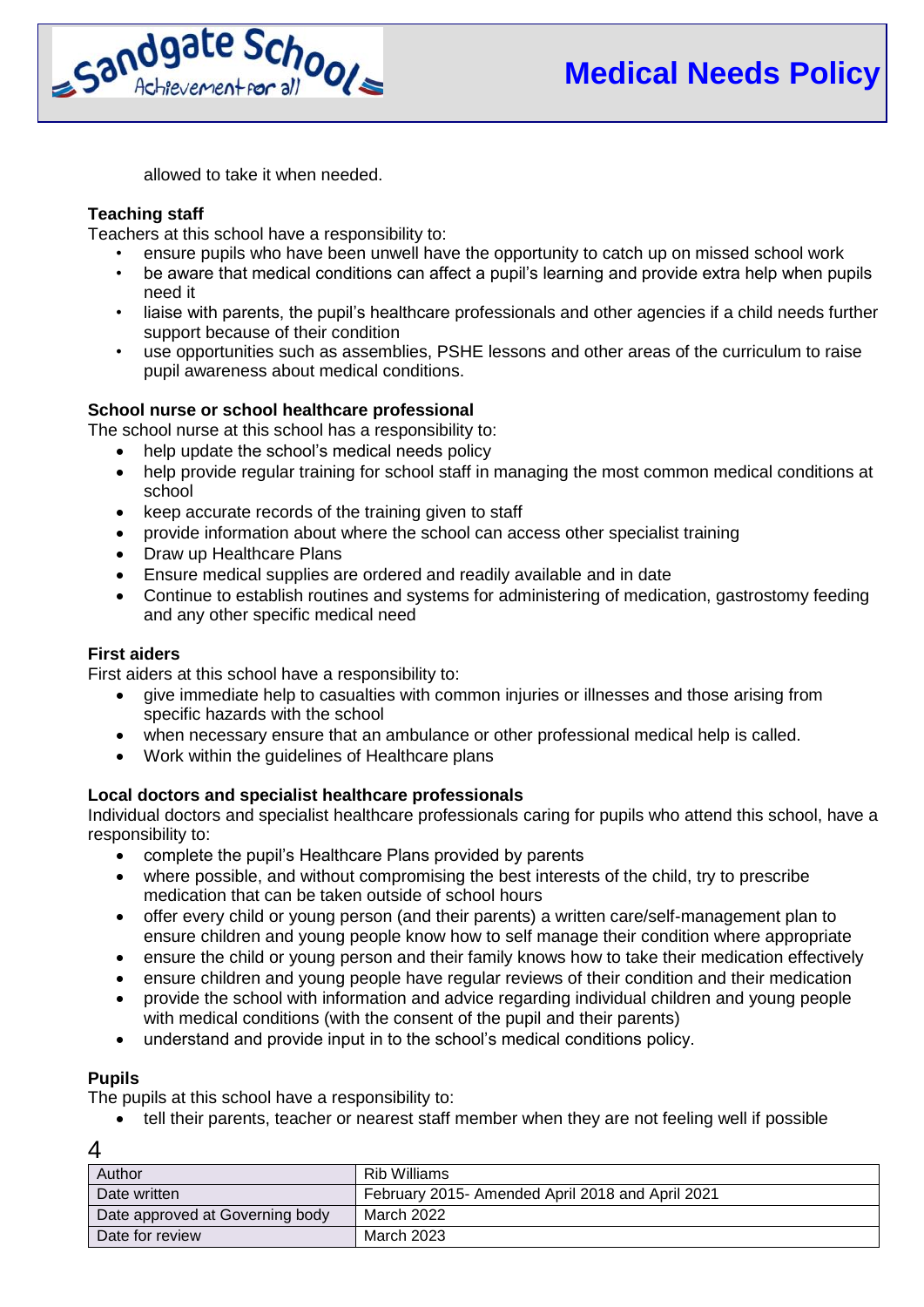

- treat all medication with respect
- if appropriate, know how to take their own medication and to take it when they need it

## **Parents and Carers**

The parents of a child at this school have a responsibility to:

- tell the school if their child has a medical condition
- ensure the school has a complete and up-to-date Healthcare Plan for their child
- inform the school about the medication their child requires during school hours
- inform the school of any medication their child requires while taking part in visits, outings or field trips and other out-of-school activities
- tell the school about any changes to their child's medication, what they take, when, and how much
- inform the school of any changes to their child's condition
- ensure their child's medication and medical devices are labelled with their child's full name
- provide the school with appropriate spare medication labelled with their child's name
- ensure that their child's medication is within expiry dates
- keep their child at home if they are not well enough to attend school
- ensure their child has regular reviews about their condition with their doctor or specialist healthcare professional
- ensure their child has a written care/self-management plan from their doctor or specialist healthcare professional to help their child manage their condition.

# **APPENDICES**

# **ADMINISTRATION OF MEDICATION**

# **1. School Policy**

The Headteacher of Sandgate School accepts responsibility, in principle, for school staff to give or supervise children taking prescribed medication during the school day, bearing in mind that some children may require 'functional' medication as detailed below;

#### **Non-prescription medication (including herbal remedies)**

This type of medication is given under guidance from the GP and includes cough medicine, vitamins, lotions, ear drops etc.

Paracetemol is also included in this group but there can be exceptions and it will be administered to pupils who have consent from parents. Staff will keep a record of the dose given and a note sent home to the parents indicating the amount and frequency of the doses administered. Aspirin should never be administered to children under 16 years of age.

#### **Prescription medication**

This group tends to make up the bulk of medication that may need to be administered during school hours eg. Antibiotis. Medication that is required 3 times per day only does not have to be taken during school hours. In fact, there are relatively few situations where prescribed medication would need to be given in school. Such situations however, would include:

| ł<br>I | . .                    |
|--------|------------------------|
| ×      | I<br>¢<br>ę<br>۰,<br>۹ |

| Author                          | Rib Williams                                     |
|---------------------------------|--------------------------------------------------|
| Date written                    | February 2015- Amended April 2018 and April 2021 |
| Date approved at Governing body | March 2022                                       |
| Date for review                 | March 2023                                       |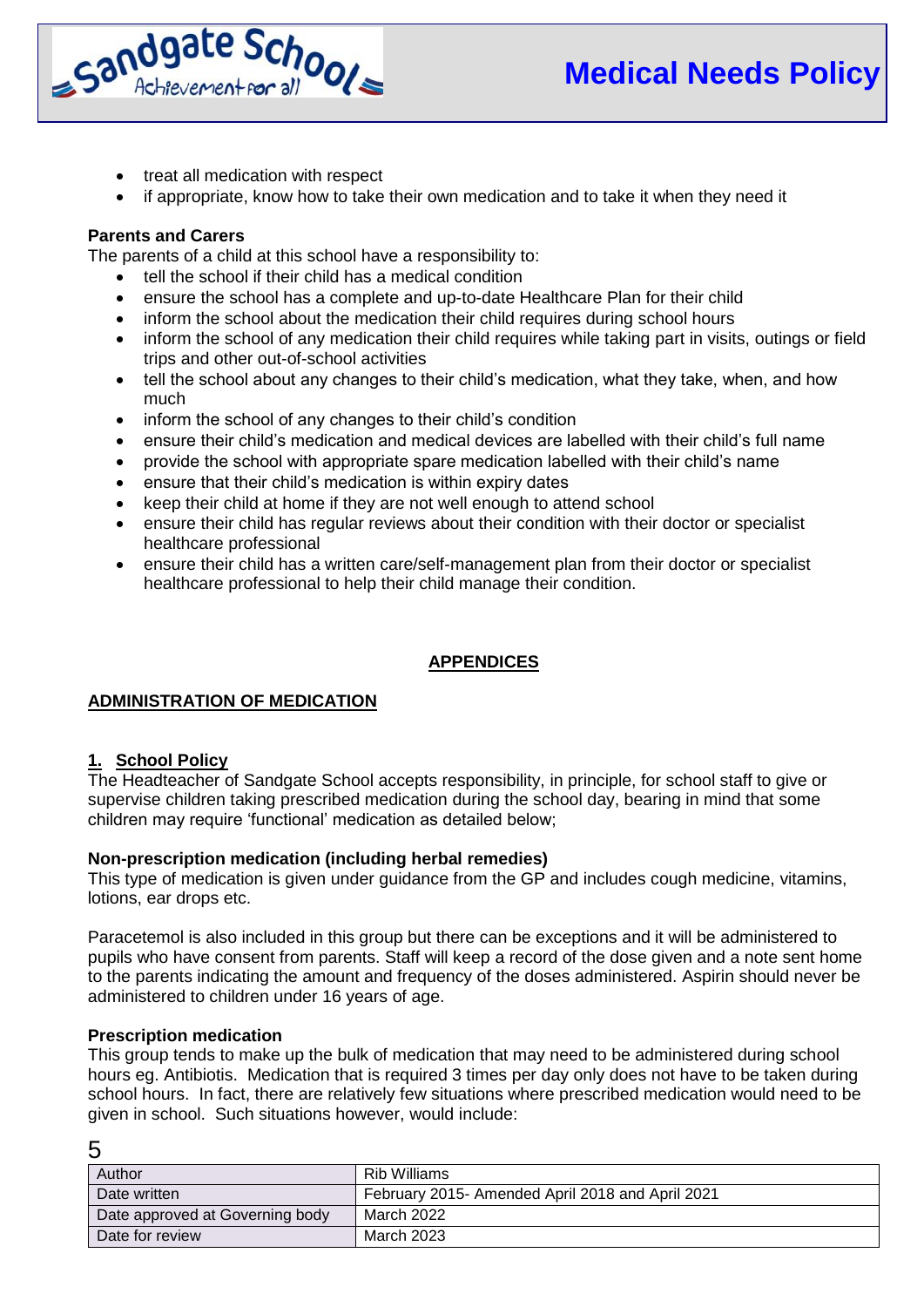

- Medication to be given 4 times per day.
- Medication to be given prior to, or directly following, a meal.
- Medication to be given at fixed hourly intervals.
- Medication that is required should a complaint flare up.

Medication should be clearly labelled with the name and dose visible so that staff may be sure that the drug is being administered to the appropriate pupil, and once used it should be locked away.

Staff that administer drugs will be supported by the LA and will be insured in the event of a claim for negligence so long as they have acted reasonably.

School staff should insist that the medication is sent to school in the bottle or box with the prescription details affixed. These details are not to be deviated from unless further officially prescribed dose details are given to the Headteacher or school nurse.

#### **Functional medication**

This type of medication is usually prescribed but is, in the main, necessary to ensure that a child can function normally. In the event of an emergency, it will almost certainly need to be administered by school staff. Should the medication be withheld, serious illness or even death could result. Such emergency medication that needs to be accessible at all times includes:

Insulin (diabetes) Ventolin etc. (asthma)- Buccolam/Midazolam(epilepsy) Adrenaline (anaphylaxis) – See Safety Advice Note SAN(M)2

Where functional medication has to be given, school staff will be given training in the correct procedures of administration. Full support would be given by the LA as well as indemnity in the event of something going wrong as long as this policy had been followed. General protocols are available for dealing with the administration of adrenaline, and insulin in addition to the Cumbria Schools Asthma Policy. Copies of the protocols are available from the Health and Safety Team.

It is important for the school to have sufficient information about the medical condition of any pupil with long-term medical needs. If a pupil's medical needs are inadequately supported this can have a significant impact on a pupil's academic attainments and/or lead to emotional and behavioural problems. The school therefore needs to know about any medical needs before a child starts school, or when a pupil develops a condition. In such cases, a written health care plan should be drawn up involving the parents and relevant health professionals. This will include the following:

- Details of the pupil's condition
- Special requirements e.g. dietary needs, pre-activity precautions
- Medication and any side-effects
- What to do, and who to contact in an emergency
- Record keeping

 $6\overline{6}$ 

• The role the school can play

| Author                          | Rib Williams                                     |
|---------------------------------|--------------------------------------------------|
| Date written                    | February 2015- Amended April 2018 and April 2021 |
| Date approved at Governing body | March 2022                                       |
| Date for review                 | March 2023                                       |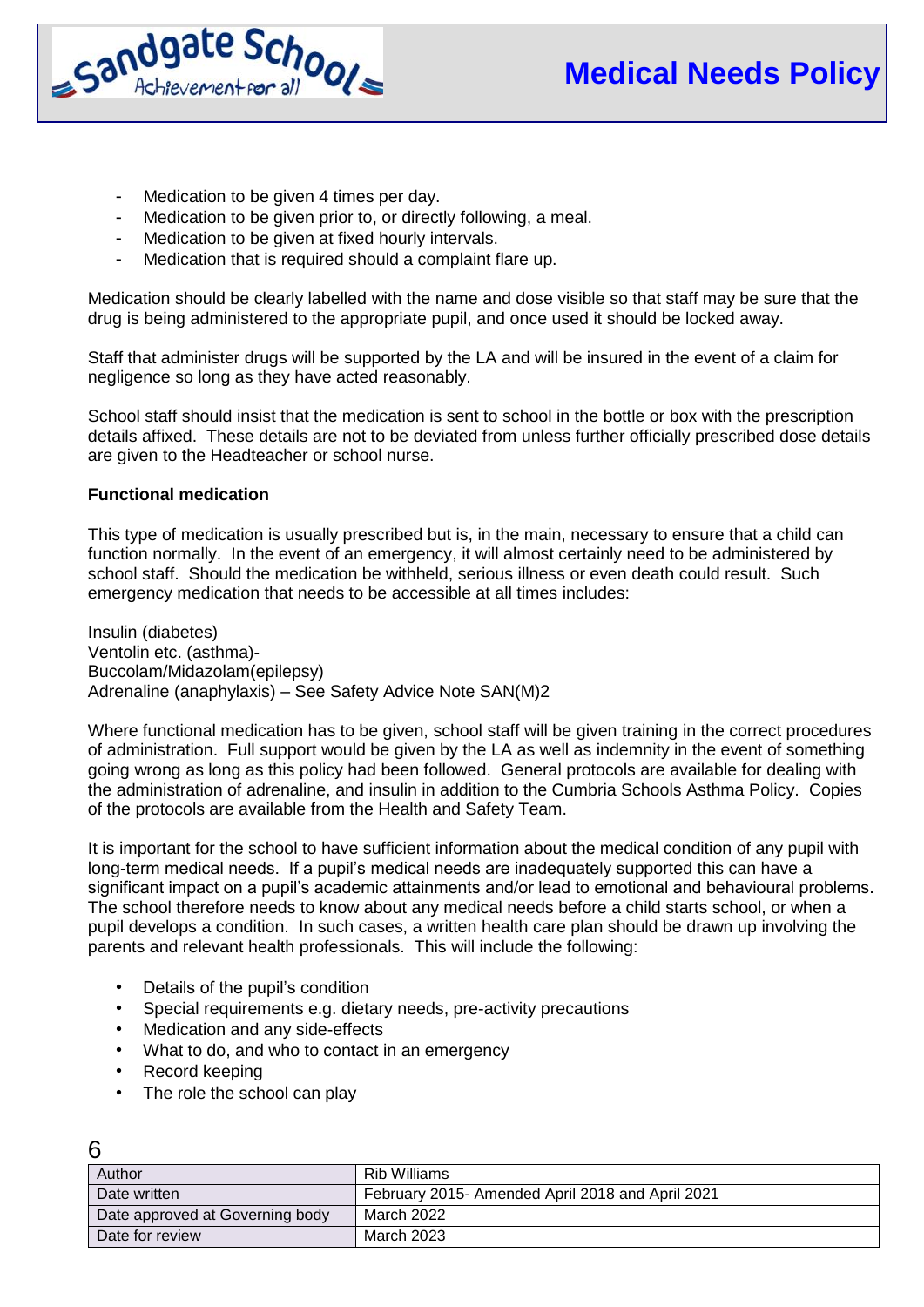

Controlled Drugs

The supply, possession and administration of some medicines e.g. methylphenidate (Ritalin) are strictly controlled by the Misuse of Drugs Act 1971 and its associated regulations and are referred to as 'controlled drugs'. Therefore, it is imperative that controlled drugs are strictly managed between school and parents.

Controlled drugs should be sent into school by parents and the medicine details and quantity handed over recorded on the child's own Record of Medicine Administered to an Individual Child sheet. This sheet must be signed by two receiving members of staff. In some circumstances, the drugs may be delivered to school by a third party e.g. transport escort. In this case, the medicine should be received in a security sealed packaging, clearly marked with the pharmacist label stating the child's name and dosage instructions.

Controlled drugs will still be easily accessible in an emergency and clear records kept of doses administered and the amount of the controlled drug held in school.

School staff may administer a controlled drug to the child for whom it has been prescribed in accordance with the prescriber's instructions and a record will be kept in the same way as for the administration of other medicines. The administration of controlled drugs to be witnessed by a second adult. The names of the members of staff administering the drug will be recorded and they will initial. These initial signatures should be legible enough to identify individuals.

# **2. Administering Medication**

All use of medication defined as a controlled drug, even if the pupil can administer the medication themselves, is done under the supervision of staff members.

No pupil at Sandgate School should be given medication without his or her parent's/guardian's written consent. Any member of staff giving medicine to a pupil should check:

- The pupil's name
- Written instructions provided on the prescription label
- Prescribed dose
- Expiry date
- They have another member of staff present to check and sign

If in doubt about any of the procedures, the member of staff should check with the school nurse, parents and/or a health professional before taking further action.

Where staff are asked to administer doses of a number of prescribed medicines, the details of the doses to be given must be verified by a health professional. Any alterations to the original prescribed dose/s must similarly be verified by a health professional.

Class staff need to assess a child who is unwell and make an assessment regarding pain relief and whether administering paracetamol would help. Any staff may administer this pain relief as long as the protocol is followed (see table re administration procedure)

Ideally, staff should administer medication in the same room as where it is stored with adequate facilities for washing hands and good hygiene standards to be followed.

7 All school staff have been informed through training that they are required, under common law duty of care, to act like any reasonably prudent parent in an emergency situation. This may include taking action

| Author                          | Rib Williams                                     |
|---------------------------------|--------------------------------------------------|
| Date written                    | February 2015- Amended April 2018 and April 2021 |
| Date approved at Governing body | March 2022                                       |
| Date for review                 | March 2023                                       |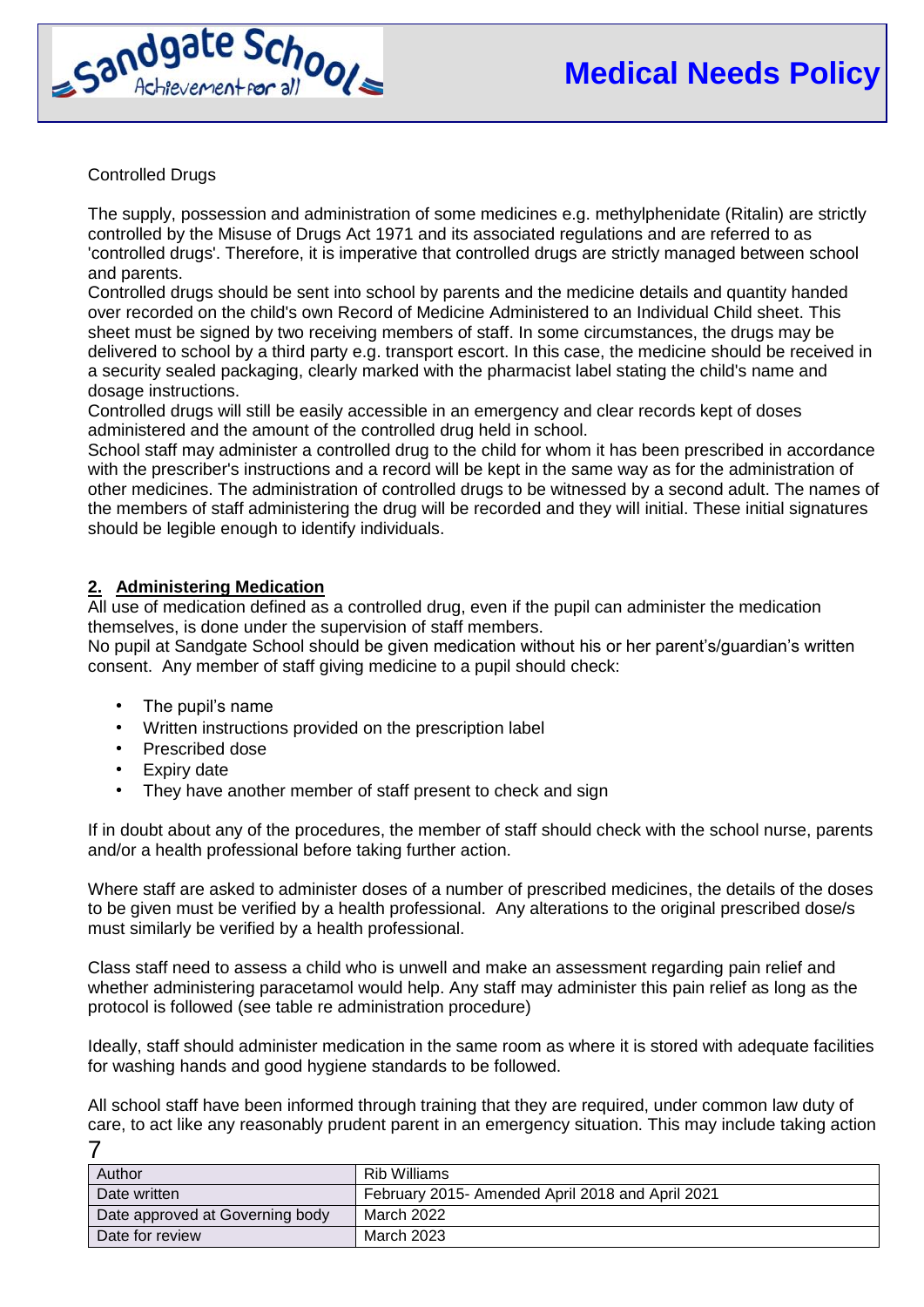

such as administering medication. Training is given to all staff members who administer medication to pupils, where specific training is needed. The local authority provides full indemnity. All staff are trained (and refreshed annually) in the administration of medication. They can administer drugs, all in the presence of another staff member, who will countersign that medication has been given. See the table below re administration procedures.

If pupils refuse to take medication, school staff should not force them to do so. The school should inform the parents/guardians as a matter or urgency. If necessary, the school should call the emergency services.

#### **Administration of Paracetamol**

Paracetemol is provided by school in liquid or tablet form and can be administered to any child who has written consent. It is for general use and can be administered by any two staff. Staff will check the dose and consent before administration.

Doses will be recorded in the files and a message sent home in the diary or via email with details of the administration on it. Check with parents if before midday as we need verbal permission before then.

#### **Administration of Asthma Medication**

Asthma medications are drugs which can be administered when an asthma attack occurs. Students who have asthma should have their medication in their class base in an easy to get at location. Medication cabinets on both sites will have an un-named emergency Asthma kit in for use by a child who has consent from the parents GP as a back up to a child's own inhaler being unavailable.

| Procedure/transaction       | Who does what                | <b>Notes</b>                                 |
|-----------------------------|------------------------------|----------------------------------------------|
| Drugs off and onto taxis    | Identified staff member      | TA takes responsibility for signing these in |
|                             |                              | and out                                      |
|                             |                              | 2 signatures required (Taxi and school)      |
| Signing rescue meds         | Class staff sign the bags in | 2 signatures required                        |
| (asthma and epilepsy) in    | and out of the locked        |                                              |
| and out of school for       | cupboard and complete and    |                                              |
| visits                      | sign the file                |                                              |
| Daily oral meds at          | Class staff administer the   | 2 signatures required                        |
| <b>lunchtime</b>            | medication where 2 staff are |                                              |
|                             | present and sign for this    | School nurse can sign administer meds on     |
|                             |                              | her own                                      |
| Paracetemol/Ibuprofen       | Class staff make an          | 2 signatures required                        |
|                             | assessment of the need for   | Check with parents re last dose given (if    |
|                             | pain relief. Medication can  | after 12, a dose may be given if parents are |
|                             | be administered by any 2     | uncontactable) and only give, if they have   |
|                             | trained staff and signed for | already given consent                        |
|                             |                              |                                              |
| Tube                        | Trained/named staff may      | Any child who has a peg or tube for          |
| feeding/Water/medication    | undertake this and record    | administration of liquids needs to have      |
| administration for specific | the procedure in the Daily   | specific training and a programme of         |
| students                    | Intervention Log in the      | competencies carried out by school nurse.    |

Administration Procedure, Roles and Responsibilities on the SG@QKS Site

|   | ۰<br>. . |              |  |
|---|----------|--------------|--|
|   |          |              |  |
|   |          |              |  |
| × | ۰.       | ٦<br>ī<br>۰. |  |

| Author                          | Rib Williams                                     |
|---------------------------------|--------------------------------------------------|
| Date written                    | February 2015- Amended April 2018 and April 2021 |
| Date approved at Governing body | March 2022                                       |
| Date for review                 | March 2023                                       |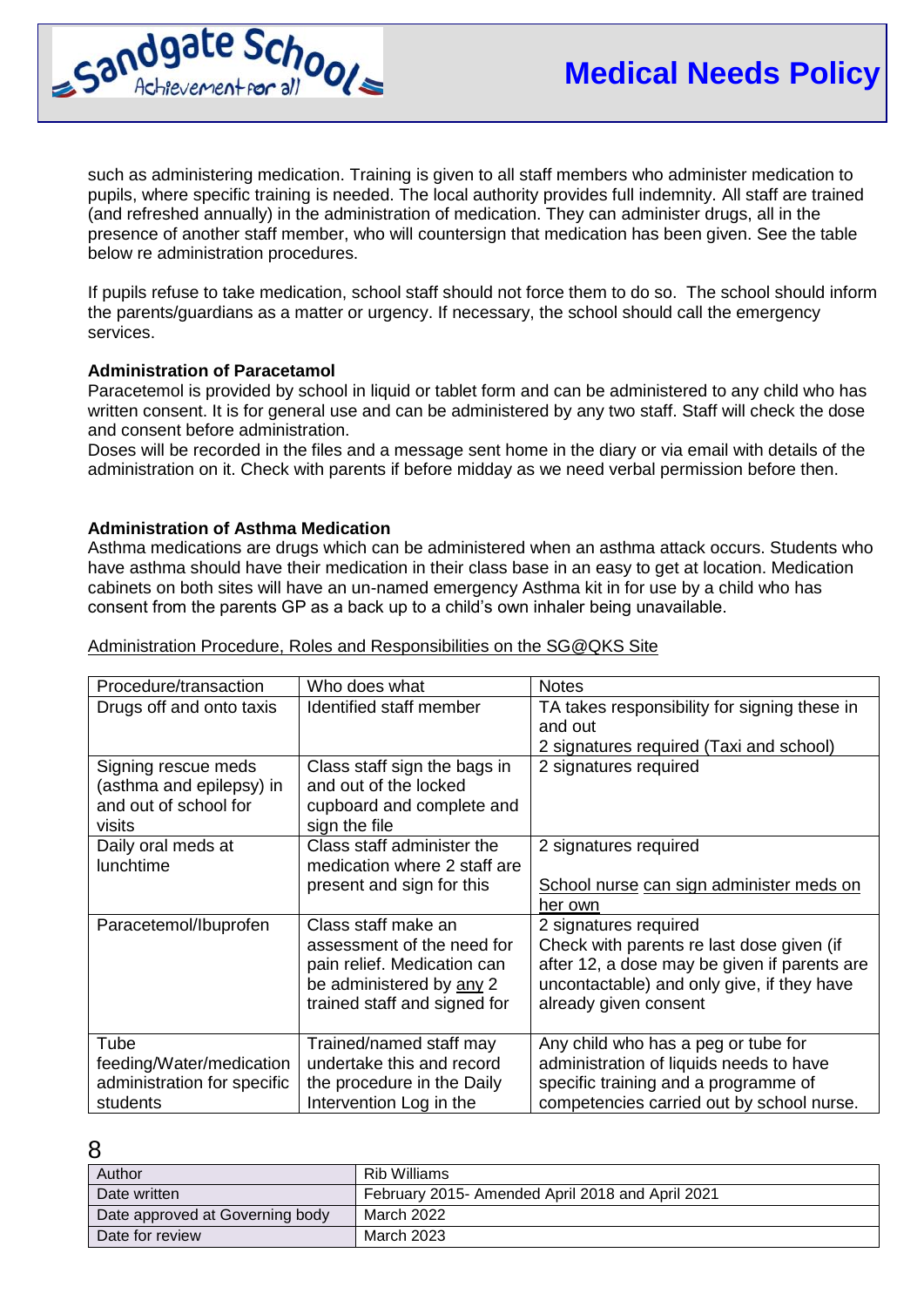

|                              | classroom for all staff to |                                               |
|------------------------------|----------------------------|-----------------------------------------------|
|                              | see.                       |                                               |
| Drawing up of medication     | This can be done by School | School Nurse trains individual staff annually |
| for Tube administration      | Nurse or named/trained     | who work with her and carry out               |
| etc.                         | staff                      | competency training.                          |
| Administration of            | All trained staff can      | All staff are trained annually in seizure     |
| <b>Emergency medication-</b> | administer the rescue      | awareness and administration of               |
| epipens and epilepsy         | medication, with best      | medication. Training works best in class      |
| rescue medication            | practice being having at   | teams.                                        |
|                              | least one other member of  | Staff escorting students out of school who    |
|                              | staff in attendance        | use rescue meds must be confident with        |
|                              |                            | the use of the medication before leaving the  |
|                              |                            | site. Taking a phone is essential.            |

On the SG@QKS site, a named staff member has the responsibility to check the dates of medication and liaise with the School nurse on any issues.

#### Administration Procedure, Roles and Responsibilities on the Sandgate Site

| Procedure/transaction                                                              | Who does what                                                                                                                             | <b>Notes</b>                                                                                                                                                                               |
|------------------------------------------------------------------------------------|-------------------------------------------------------------------------------------------------------------------------------------------|--------------------------------------------------------------------------------------------------------------------------------------------------------------------------------------------|
| Drugs off taxis in the<br>morning                                                  | Signed in and out of the main<br>office- by office staff or allocated<br>staff and taxi escorts                                           |                                                                                                                                                                                            |
| Drugs onto taxis                                                                   | Signed in and out of the office<br>cabinet by staff at 3.30 and handed<br>to escort.                                                      | Signatures from TA and escort<br>required.                                                                                                                                                 |
| Signing rescue meds<br>(asthma and epilepsy) in<br>and out of school for<br>visits | Class staff sign the bags in and out<br>of the locked cupboard and<br>complete and sign the file                                          | 2 signatures required                                                                                                                                                                      |
| Daily oral meds at<br>lunchtime                                                    | Class staff administer the<br>medication where 2 staff are<br>present and sign for this. School<br>nurse is generally available for this. | 2 signatures required<br>School nurse can sign administer<br>meds on her own                                                                                                               |
| Paracetemol/Ibuprofen                                                              | Class staff make an assessment of<br>the need for pain relief. Medication<br>can be administered by any 2<br>trained staff and signed for | 2 signatures required<br>Check with parents re last dose<br>given (if after 12, a dose may be<br>given if parents are uncontactable)<br>and only give if consent has already<br>been given |
| Tube<br>feeding/Water/medication                                                   | Trained/named staff may<br>undertake this and record the                                                                                  | Any child who has a peg or tube for<br>administration of liquids needs to                                                                                                                  |

| Author                          | Rib Williams                                     |
|---------------------------------|--------------------------------------------------|
| Date written                    | February 2015- Amended April 2018 and April 2021 |
| Date approved at Governing body | March 2022                                       |
| Date for review                 | March 2023                                       |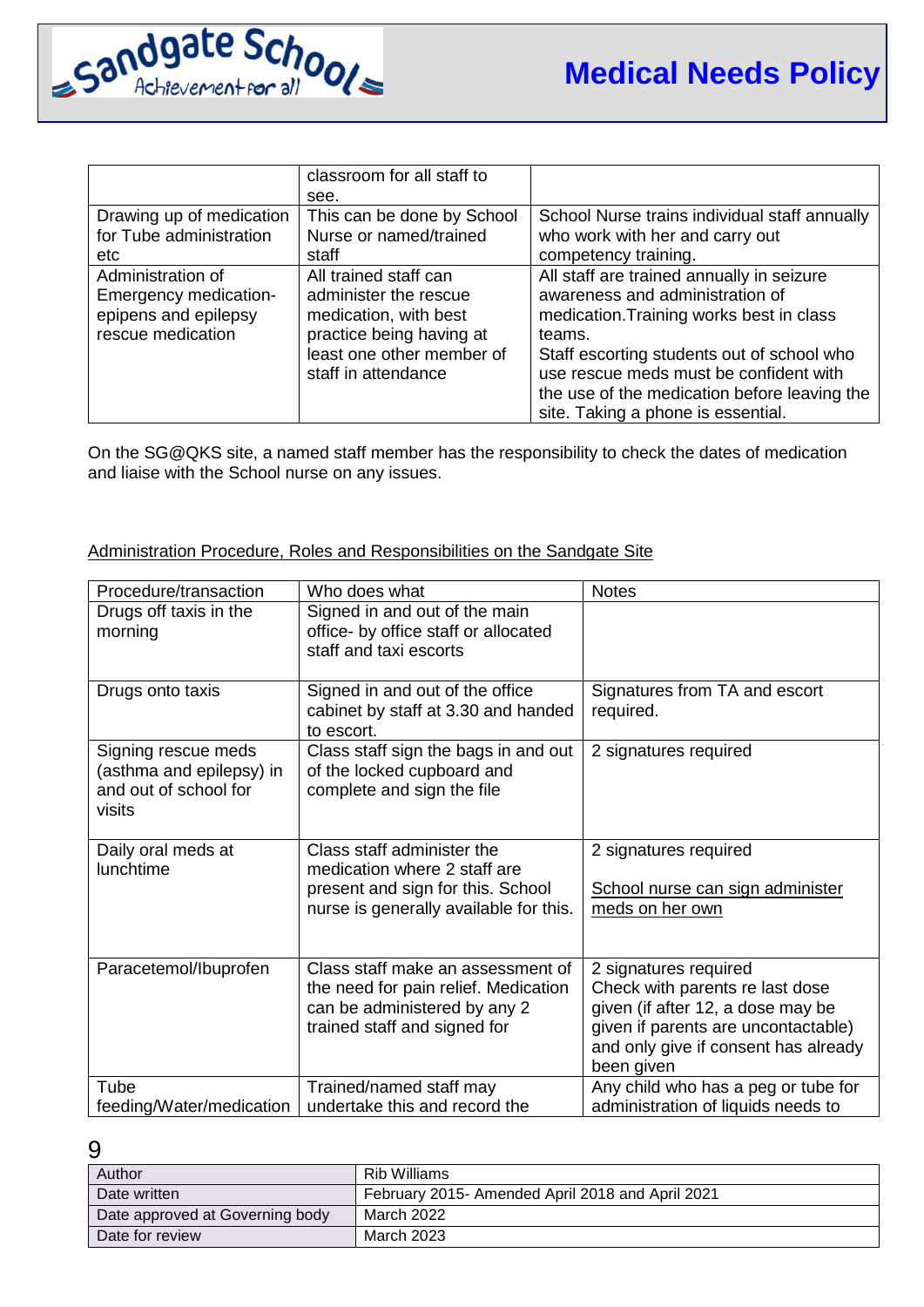

| administration for specific<br>students                                                          | procedure in the Daily Intervention<br>Log in the classroom for all staff to<br>see.                                                                 | have specific training and a<br>programme of competencies carried<br>out                                                                                                                                                                                                                                            |
|--------------------------------------------------------------------------------------------------|------------------------------------------------------------------------------------------------------------------------------------------------------|---------------------------------------------------------------------------------------------------------------------------------------------------------------------------------------------------------------------------------------------------------------------------------------------------------------------|
| Administration of<br><b>Emergency medication-</b><br>epi-pens, asthma and<br>epilepsy medication | All trained staff can administer the<br>rescue medication, with best<br>practice being having at least one<br>other member of staff in<br>attendance | All staff are trained annually in<br>seizure awareness and<br>administration of medication.<br>Training works best in class teams.<br>Staff escorting students out of<br>school who use rescue meds must<br>be confident with the use of the<br>medication before leaving the site.<br>Taking a phone is essential. |

On the Sandgate site, School nurse has the responsibility to check the dates of medication. In her absence, she delegates the responsibility to another staff member.

## **3. Medication on School Trips**

We believe that it is good practice for schools to encourage pupils with medical needs to participate in school trips, wherever safety permits.

Sometimes, the school may need to take additional safety measures for outside visits. Arrangements for taking any necessary medication will also need to be taken into consideration. Staff supervising excursions should always be aware of any medical needs and relevant emergency procedures. In some cases it will be appropriate for an additional supervisor or the parent/guardian to accompany that particular pupil. If staff are concerned about whether they can provide for a pupil's safety, or the safety of other pupils on a trip, they should seek advice or assistance from the Health and Safety Team or the School Medical Service in consultation with the school Educational Visits Coordinator.

Medication, which under normal circumstances, the parents would administer at home, such as preventative medication required for Asthma, will need to be given by the school staff. Arrangements need to be made for this to happen. One individual member of staff should be charged with the role of administering medication to those pupils who require it.

All staff attending off-site visits are aware of any pupils with medical conditions on the visit. They receive information about the type of condition, what to do in an emergency and any other additional support necessary, including any additional medication or equipment needed.

If a trained member of staff, who is usually responsible for administering medication is not available, this school makes alternative arrangements to provide the service. A named member of staff will be responsible for medication liaison with home prior to the trip/checking it before departure and the administration whilst away. This is always addressed in the risk assessment for off-site activities.

## **Medication on Residential visits**

 $1<sub>0</sub>$ 

Risk assessments are carried out by the school prior to any out-of-school visit and medical conditions are considered during this process. Factors school considers include: how all pupils will be able to access the activities proposed, how routine and emergency medication will be stored and administered,

| ט ו                             |                                                  |
|---------------------------------|--------------------------------------------------|
| Author                          | Rib Williams                                     |
| Date written                    | February 2015- Amended April 2018 and April 2021 |
| Date approved at Governing body | March 2022                                       |
| Date for review                 | March 2023                                       |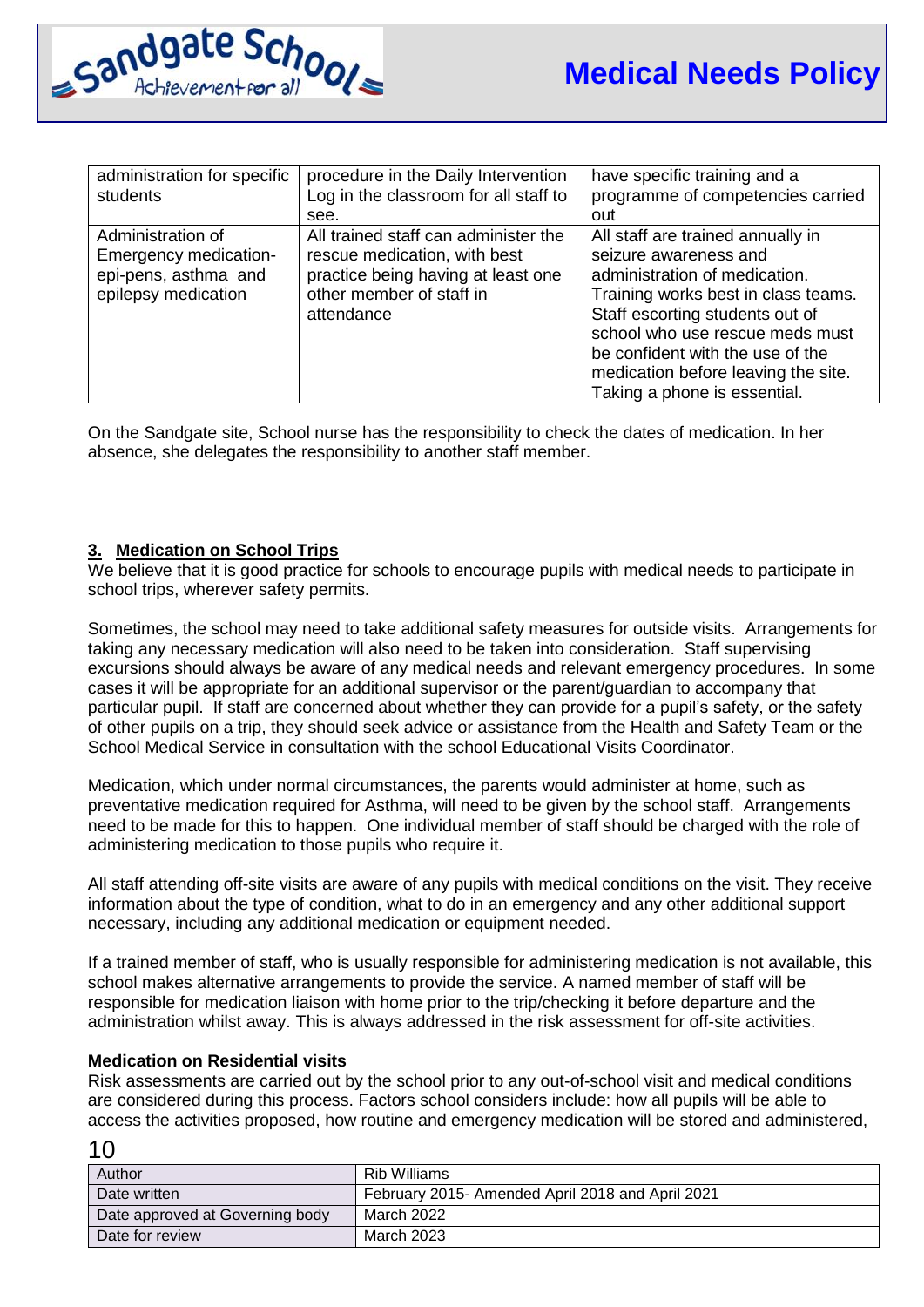

and where help can be obtained in an emergency.

Before a residential takes place, the trip leader will liaise closely with Sarah Spence and create log sheets for any medication which will need administrating whilst away.

This school understands that there may be additional medication, equipment or other factors to consider when planning residential visits. Medication must be stored in a lockable container (eg suitcase with lock) for the duration of the trip. Emergency meds or meds needed during the day will be carried in a rucksack as on visits.

Risk assessments are carried out before pupils start any work experience or off-site educational placement. It is this school's responsibility to ensure that the placement is suitable, including travel to and from the venue for the pupil. Permission is sought from the pupil and their parents before any medical information is shared with an employer or other education provider.

# **4. Medication on Home to school transport**

Students are predominantly delivered to school via the County Transport system where drivers and escorts take responsibility of the child from the home until they are delivered to a member of school staff. Escorts also transport the emergency medication for that child and pass it to the member of school staff for safe keeping. Escorts sign the medication into the school who then lock it into the medicines cabinet on either site. At the end of the day, staff on either site sign the medication back over to the escorts who also sign to say they have received it...

This policy does not cover the period of time when a child is in transit between home and school on transport. If parents have difficulties with this, may need to make their own arrangements.

If a pupil at this school needs supervision or access to medication during home to school transport organized by the local authority, they have the medication with them on the transport. If a medical emergency arises, they follow 999 procedures.

# **5. Storing Medication**

The school should not store large volumes of medication. The school nurse should ask the parent to send in the required dose for each half term.

All controlled drugs are kept in a locked cupboard with the original packaging.

When the school stores medicines, staff should ensure that the supplied container displays the prescription details i.e. labelled with the name of the pupil, the dose of the drug, the frequency of administration and the expiry date. Where a pupil needs two or more prescribed medicines, each should be in a separate container, and the combination verified by the pupil's G.P. The Headteacher is responsible for making sure that medicines are stored safely. The Nurses room (Sandgate Site), Staff room (QKS Site), has been designated for this unless they need to be kept in the refrigerator in the staff room. Medicines can be kept in a refrigerator containing food but should be in an airtight container and clearly labelled. Pupils should know where their own medication is stored and who has access to it.

A few medicines, such as asthma inhalers, must be readily available to pupils and should ideally not be locked away. All staff working with children who need them must know how to get them quickly. Students will have their own asthma medication with them in their class base. Meds cabinets on both sites will have an un-named emergency Asthma kit in for use by a child who has consent from the parents.

| Author                          | Rib Williams                                     |
|---------------------------------|--------------------------------------------------|
| Date written                    | February 2015- Amended April 2018 and April 2021 |
| Date approved at Governing body | March 2022                                       |
| Date for review                 | March 2023                                       |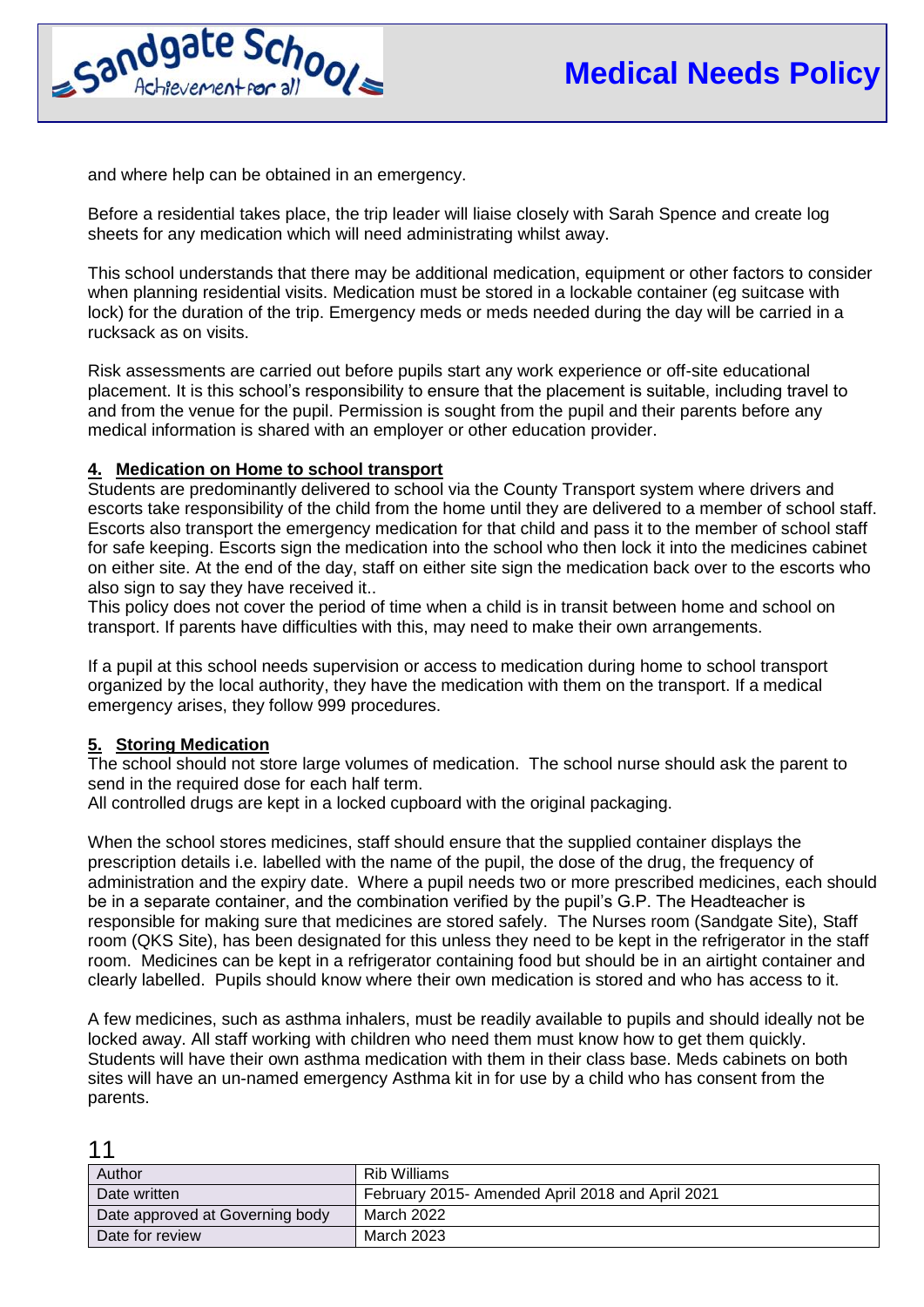

If the school locks away medication that a pupil might need in an emergency, all staff (including supply and temporary staff) should know where to obtain keys to the medicine cupboard or cabinet.

Three times a year the identified member of staff checks the expiry dates for all medication stored at school.

There is an identified member of staff on each site who ensures the correct storage of medication at school This is managed by the school nurse.

# **6. Record Keeping**

A record should be kept of all medication given to pupils during school hours by staff. In addition, individual records should be kept of functional medication given to pupils.

The school keeps an accurate record of each occasion an individual pupil is given or supervised taking medication. Details of the supervising staff members, pupil, dose, date and time are recorded. If a pupil refuses to have medication administered, this is also recorded and parents are informed as soon as possible.

School also records and logs medication which comes into school on a daily basis and goes home at night.

Staff will also complete the Daily Interventions sheets for children and young people in their care that need support with toileting, postural changes etc.

All school staff are provided with training by a healthcare professional for the children in their class. The school keeps a register of staff who have had the relevant training.

## **7. Disposal of Medicines**

School staff should not dispose of medicines. Disposal is only undertaken by the school nurse at the pharmacy where the medication is stamped and dated.

Staff responsible for checking the dates of medication and arranging for the disposal of any that have expired are Sarah Spence and Janette Marshall. This check is done at least three times a year and is always documented.

#### **8. Sharps/Needles**

Where pupils require medication which is supplied with a syringe or epi-pen, or where blood needs to be tested (e.g. in the case of diabetics), the staff must dispose of the needles and/or sharps appropriately. A bona fide sharps box should be used for this purpose which would be kept in the nurses room. Sharps boxes are used for the disposal of needles. Parents obtain sharps boxes from the child's GP or pediatrician on prescription. All sharps boxes (if necessary) would be stored in a locked cupboard. If a sharps box is needed on an off-site or residential visit, a named member of staff is responsible for its safe storage and return to a local pharmacy or to school or the pupil's parent.

Collection and disposal of sharps boxes can be arranged with the local authority's environmental services

#### **9. Emergency Procedures**

 $12$ 

In the event of an emergency the headteacher or deputy should be informed immediately. Emergency services can be contacted through the school office. The pupil's parents should also be contacted as soon as possible, contact details are available from the register or the school database. A pupil taken to hospital by ambulance must be accompanied by a member of staff who should remain until the pupil's parent/guardian arrives.

| Author                          | Rib Williams                                     |
|---------------------------------|--------------------------------------------------|
| Date written                    | February 2015- Amended April 2018 and April 2021 |
| Date approved at Governing body | March 2022                                       |
| Date for review                 | March 2023                                       |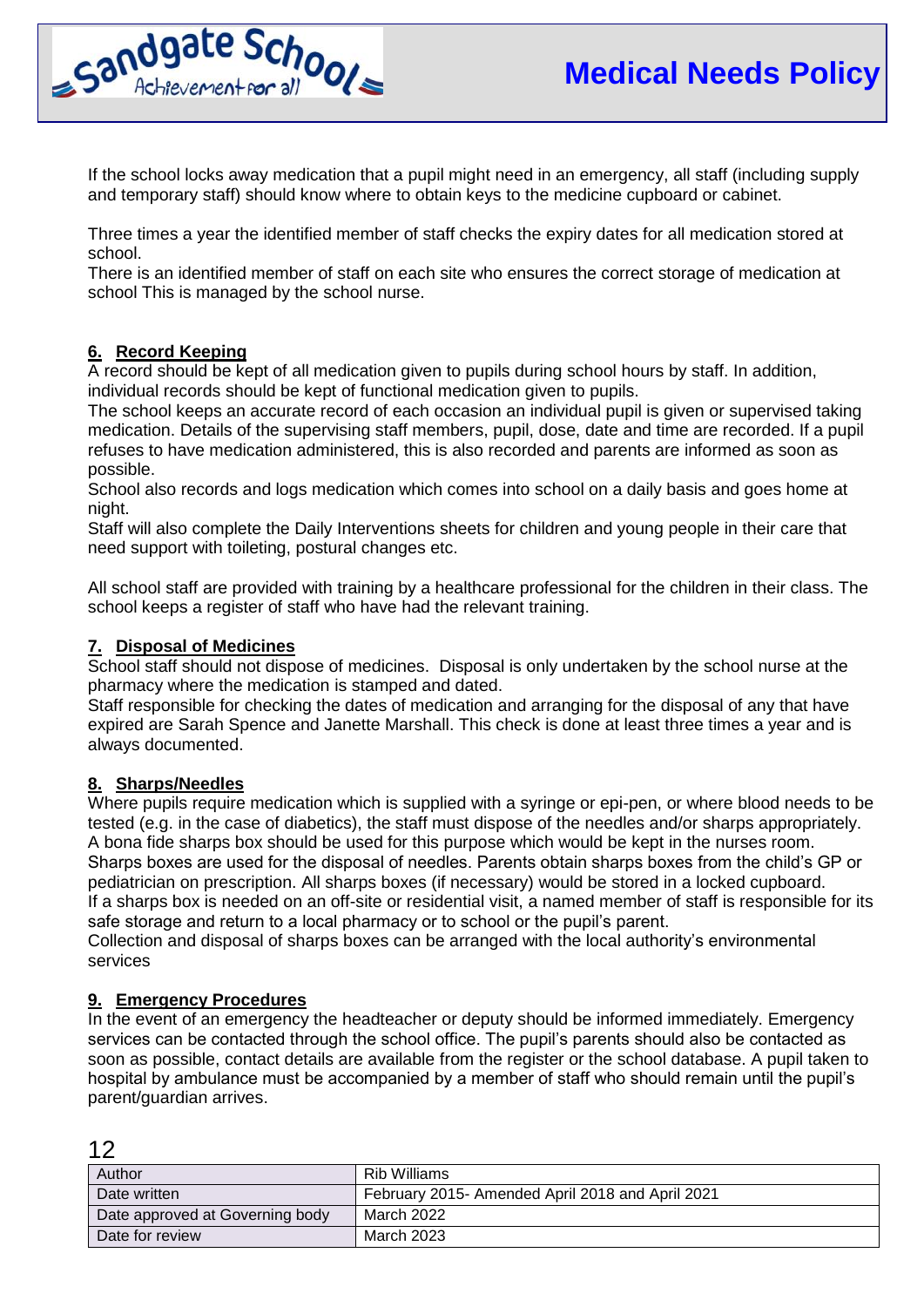

If, in an emergency, staff are taking pupils to hospital or a doctor in their own car, the member of staff should be accompanied by another adult and have 'business use' included in their vehicle insurance. The school minibus should be used if necessary.

## **10. Fabricated or Induced Illness**

Fabricated or Induced Illness is a form of child abuse where the carer either reports symptoms later found to have been fabricated or causes direct harm to a child through inducing symptoms and in the most extreme cases death. The child may also be genuinely ill and the symptoms exaggerated or further induced by the parent/carer.

## *Communicate concerns about Fabricated or Induced Illness (FII)*

At any stage where any individual considers FII is a possibility, this must be communicated to medical and other professionals in Social Services to safeguard the welfare of the child.

Concerns about Fabricated or Induced Illness should only be disclosed to the carers after discussion with Social Services and only then if it is decided that sharing information will not place the child at increased risk of harm.

The critical task is to assess the likely risk of harm to the child through an objective and systematic consideration of the known facts. Views based on or including personal judgements about the parents are highly likely to severely interfere with that process. It is extremely difficult for staff to think that a seemingly caring parent struggling to care for an apparently seriously ill child may be the cause of the child's suffering. All professionals need to concentrate on dispassionately reporting the facts rather than trying to understand the parent's motivation in cases of FII.

If concerns about FII are expressed and not subsequently pursued then the reasons for not doing so should be identified and recorded.

#### *Use of language*

It is vital that concerns are communicated clearly and ambiguity must be avoided. When recording or reporting their concerns or observations it is crucial that staff use their own words and not terminology they may have heard used to by others. In plain terms, they should say what they see, and only that.

#### *Speak and listen to children*

We should actively seek the views of children, listen to them and involve them in decisions about their education. If a child says something that contradicts or conflicts with their parent/carer's account of their health or welfare, then we all have a clear 'duty of care' to ensure that any discrepancies are properly investigated and explained.

# *Report of dying child*

If a child is reported as having a terminal condition confirmation should be sought from medical personnel qualified to make this prognosis.

#### *Medication in schools*

The LEA has issued revised guidance on supporting pupils with medical needs using this case as a precedent. Copies can be obtained from Kym Allan, Health and Safety Manager.

#### **11. Healthcare Plans**

| .                               |                                                  |
|---------------------------------|--------------------------------------------------|
| Author                          | Rib Williams                                     |
| Date written                    | February 2015- Amended April 2018 and April 2021 |
| Date approved at Governing body | March 2022                                       |
| Date for review                 | March 2023                                       |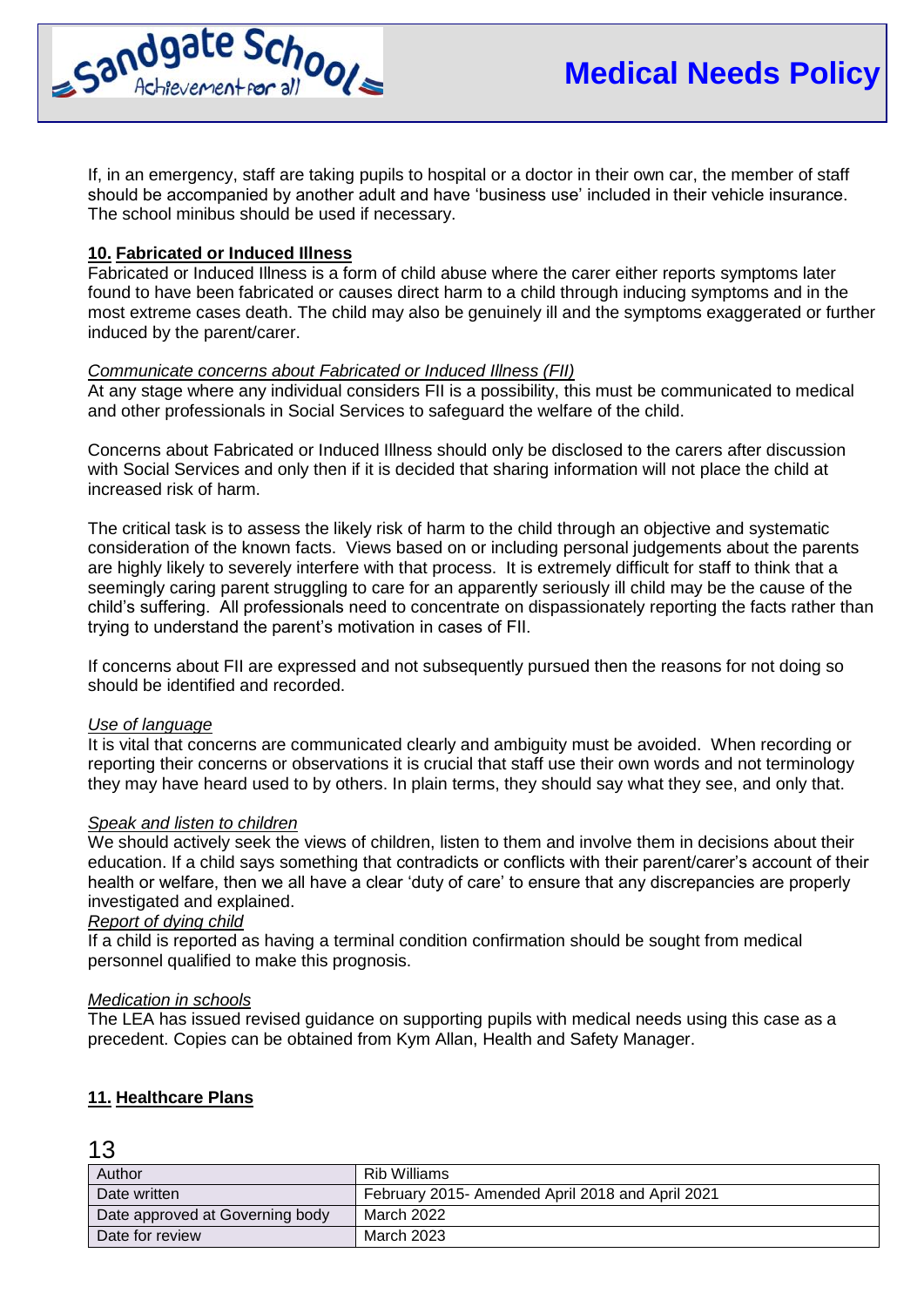

This school uses a Healthcare Plan to record important details about individual children's medical needs at school, their triggers, signs, symptoms, medication and other treatments. Further documentation can be attached to the Healthcare Plan if required.

A Healthcare Plan, accompanied by an explanation of why and how it is used, is sent to all parents of pupils with a long-term medical condition. This is sent:

- at the start of the school year
- at enrolment
- when a diagnosis is first communicated to the school.

Parents at this school are asked if their child has any health conditions or health issues on the enrolment form, which is filled out at the start of each school year. Parents of new pupils starting at other times during the year are also asked to provide this information on enrolment forms. During Transition meetings when a child prepares to move to us, questions are always asked about any health and medical needs they may have.

If a pupil has a short-term medical condition that requires medication during school hours, a medication form plus explanation is sent to the pupil's parents to complete.

The parents, healthcare professional and pupil with a medical condition, are asked to fill out the pupil's Healthcare Plan together with school staff. Parents then return these completed forms to the school and are asked to supply recent clinical letters from consultants or health care professionals.

The school nurse follows up with the parents any further details on a pupil's Healthcare Plan required or if permission for administration of medication is unclear or incomplete.

#### **Use of Healthcare Plans**

 $1<sub>1</sub>$ 

Healthcare Plans are used by the school to:

- inform the appropriate staff and supply teachers about the individual needs of a pupil with a medical condition in their care
- remind pupils with medical conditions to take their medication when they need to and, if appropriate, remind them to keep their emergency medication with them at all times
- identify common or important individual triggers for pupils with medical conditions at school that bring on symptoms and can cause emergencies. This school uses this information to help reduce the impact of common triggers
- ensure that all medication stored at school is within the expiry date
- ensure this school's local emergency care services have a timely and accurate summary of a pupil's current medical management and healthcare in the event of an emergency

remind parents of pupils with medical conditions to ensure that any medication kept at school for their child is within its expiry dates. This includes spare medication.

#### **Ongoing communication and review of Healthcare Plans**

Parents at this school are regularly reminded to update their child's Healthcare Plan if their child has a medical emergency or if there have been changes to their symptoms (getting better or worse), or their medication and treatments change.

Staff at this school use opportunities such as Annual Reviews and home–school diaries/email to check that information held by the school on a pupil's condition is accurate and up to date.

| $\overline{\phantom{a}}$        |                                                  |
|---------------------------------|--------------------------------------------------|
| Author                          | Rib Williams                                     |
| Date written                    | February 2015- Amended April 2018 and April 2021 |
| Date approved at Governing body | March 2022                                       |
| Date for review                 | March 2023                                       |